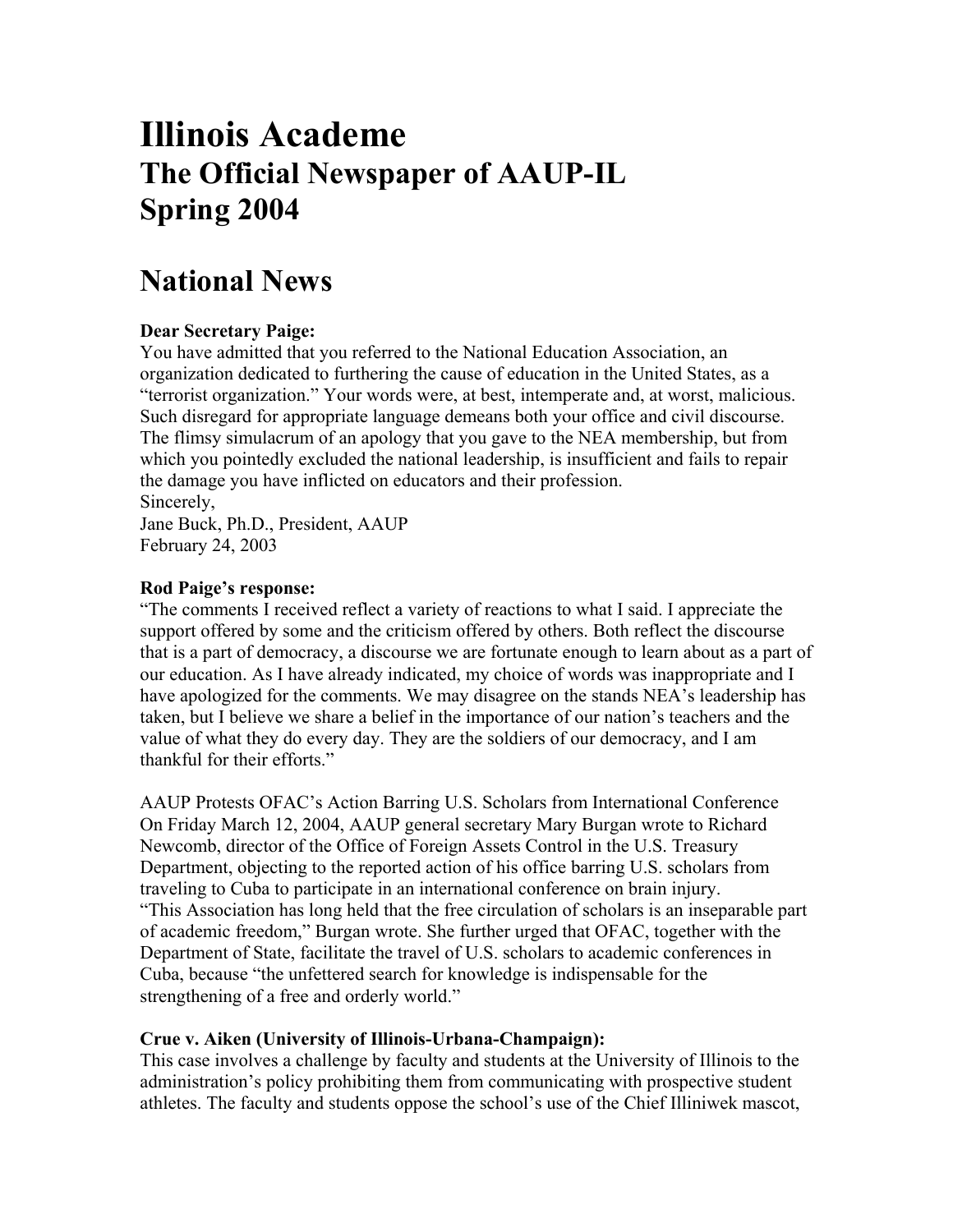and they wish to contact prospective student athletes to make them aware of this controversy.

The district court ruled in favor of the faculty and students, finding that the administration's directive violated the First Amendment.

In October 2003 the national AAUP and University of Illinois-Urbana-Champaign AAUP Chapter filed a joint amicus brief in support of the faculty's right to speak to prospective student athletes about the mascot.

The brief, which was written by Professor Matthew Finkin (University of Illinois, College of Law), focuses on the protections afforded to professors to speak out as citizens. In addition, the brief argues that the First Amendment rights of faculty outweigh the administration's interests.

A copy of the brief is available at www.aaup.org.

#### **Education for Democracy Network News, March 1, 2004**

In the not too distant future, the US Senate will vote on reauthorizing the Higher Education Act (HEA), which provides significant funding for colleges and universities. The Act needs to be reauthorized, but without the political policing and inquisitorial International Advisory Board, which the House slipped into its version of the legislation (HR 3077). The Board, its functions, and its mandate represent a clear and present danger to academic freedom, civil liberties, and the integrity of education.

In October 2003 the House passed HR 3077, a bill reauthorizing Title VI, the International Studies component of HEA. The idea of the International Advisory Board was developed by right-wing think tanks. Despite its harmless sounding name, the Board is a centralized, federal, political police agency, with at least two reserved slots (as the legislation states) for "Federal agencies that have national security responsibilities" (e.g. Homeland Security, Defense Department, CIA, FBI, etc.). Since "national security" is the stated main purpose of the Act, these agencies will dominate the Board. The Board is given broad powers to enforce right-wing ideology in the curriculum and in research, to place academia under surveillance, to regiment thought, and to purge dissenters, all under the pretext of "national security."

Among the many kinds of actions the Board is mandated to take, it can target as "security risks" students, faculty, programs, or area studies centers that dissent from US foreign policy and refuse to fund them on political grounds. It can hold public hearings to denounce dissenters as "anti-American," like the House subcommittee hearing on HR 3077 in June 2003, which featured a crude assault on Edward Said and post-colonial theory as "unpatriotic." In the name of a specious "broad range of views," the Board can also impose a political test on academic employment, requiring the hiring of new faculty (e.g. operatives from right-wing think tanks) irrespective of professional qualifications and in violation of standard faculty hiring procedures.

Well before the vote, the Senate must hear the voices of thousands of teachers, students, and citizens concerned with the future of higher education, academic freedom, and civil liberties.